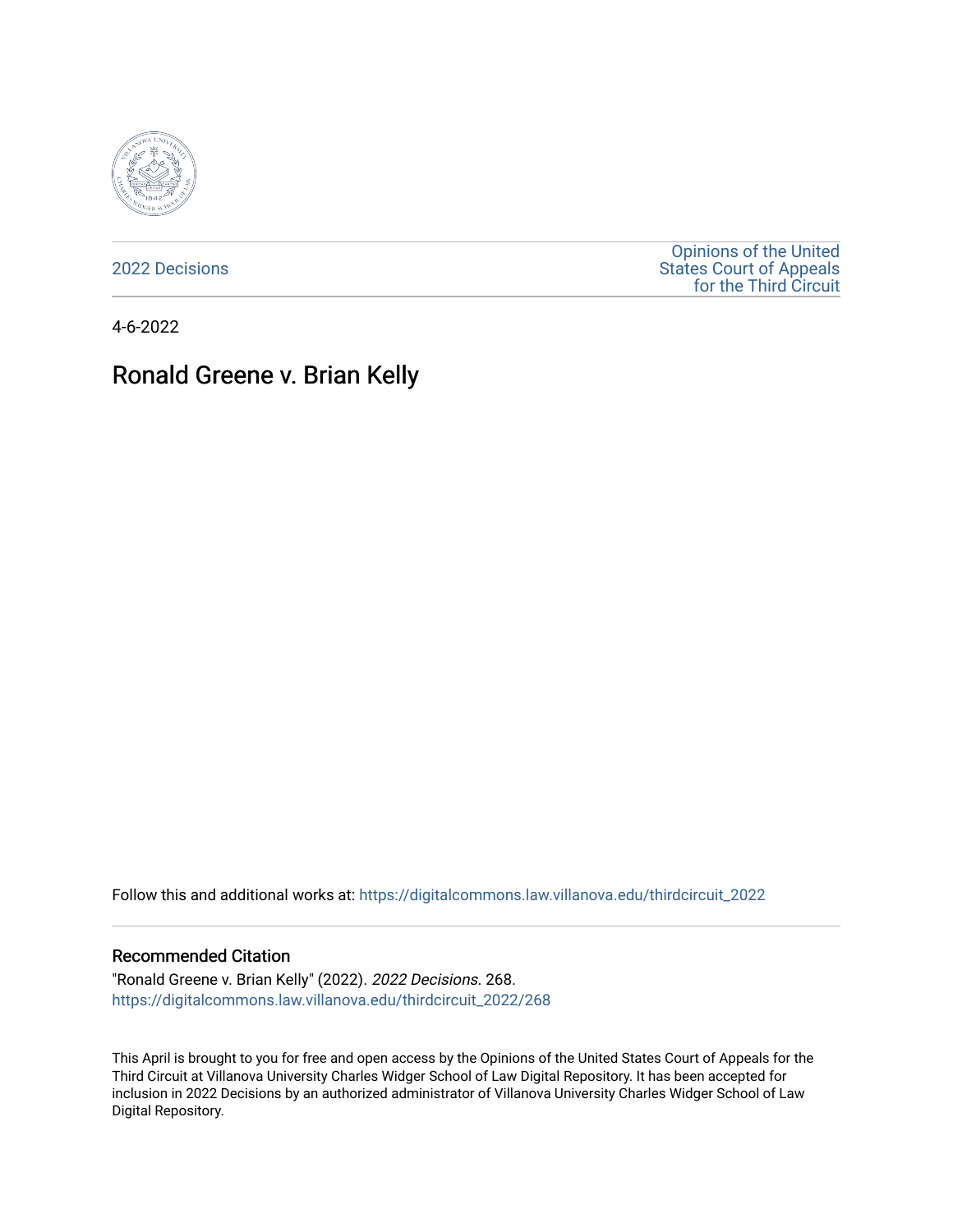#### **NOT PRECEDENTIAL**

#### UNITED STATES COURT OF APPEALS FOR THE THIRD CIRCUIT

\_\_\_\_\_\_\_\_\_\_\_

No. 20-2847 \_\_\_\_\_\_\_\_\_\_

## RONALD B. GREENE, Appellant

v.

### BRIAN KELLY; MICHAEL PEREZ; DAVIS VALDIVIA; THOMAS DOMBROSKI; MATTHEW ZABLOCKI

\_\_\_\_\_\_\_\_\_\_\_\_\_\_\_\_\_\_\_\_\_\_\_\_\_\_\_\_\_\_\_\_\_\_\_\_

On Appeal from the United States District Court for the District of New Jersey (D.C. Civil Action No. 2-13-cv-05493) District Judge: Honorable William J. Martini

\_\_\_\_\_\_\_\_\_\_\_\_\_\_\_\_\_\_\_\_\_\_\_\_\_\_\_\_\_\_\_\_\_\_\_\_

Submitted Pursuant to Third Circuit LAR 34.1(a) December 3, 2021 Before: RESTREPO, PHIPPS and COWEN, Circuit Judges

> (Opinion filed: April 6, 2022 ) \_\_\_\_\_\_\_\_\_\_\_

> > OPINION\* \_\_\_\_\_\_\_\_\_\_\_

PER CURIAM

<sup>\*</sup> This disposition is not an opinion of the full Court and pursuant to I.O.P. 5.7 does not constitute binding precedent.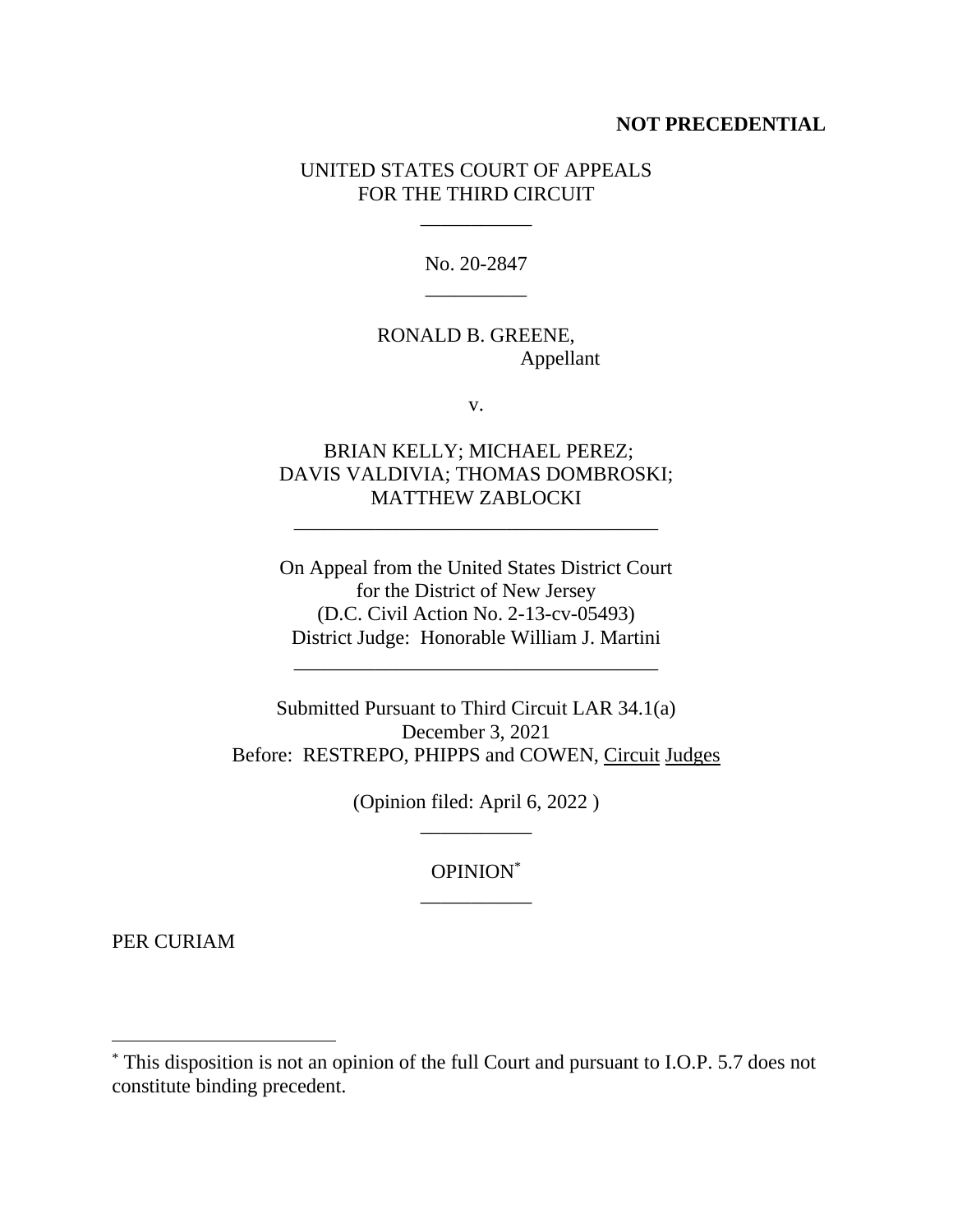Ronald Greene appeals the District Court's order granting summary judgment in favor of five law enforcement defendants in an action he brought pursuant to 42 U.S.C. § 1983 based on claims of excessive force. We will affirm in part, vacate in part, and remand for further proceedings.

I.

Greene was arrested during a daytime undercover operation conducted in Ridgefield Park, New Jersey, by the Bergen County Prosecutor's Narcotics Task Force. Officer Michael Perez posed as a buyer intending to purchase heroin from another individual in a hotel parking lot. A dozen other officers conducted surveillance nearby. Near the end of the transaction, Perez encountered Greene getting out of a car and standing roughly two to three feet away. Perez then gave a distress signal to other officers, yelled "gun" repeatedly, and fled from the scene.<sup>1</sup>

Brian Kelly, responding to Perez's signals, tackled Greene and secured him in handcuffs. Once Greene was handcuffed, Kelly tried to prevent Greene from turning his head by placing his knee on Greene's back and striking the back of Greene's head with an object, possibly a radio. Davis Valdivia then, according to Greene, kicked him in the

<sup>&</sup>lt;sup>1</sup> Perez claimed that Greene had pointed a gun at him, and other officers at the scene reported seeing Greene point the gun and then throw it under Perez's car. Throughout his criminal trial and this litigation, Greene has maintained that he did not have a gun when he got out of the car, did not point a gun at Perez, and did not throw a gun under the car. See, e.g., Defs.-Appellees' App. Vol. II at Da1005–1007, 1015–1021 (denying having gun in first deposition). Because of his armed robbery and weapons convictions stemming from this event, see infra, any finding that he did not possess a weapon at the scene would be barred by Heck v. Humphrey, 512 U.S. 477, 487–88 (1994). His excessive force claims are not precluded by those convictions. See, e.g., El v. City of Pittsburgh, 975 F.3d 327, 339 (3d Cir. 2020).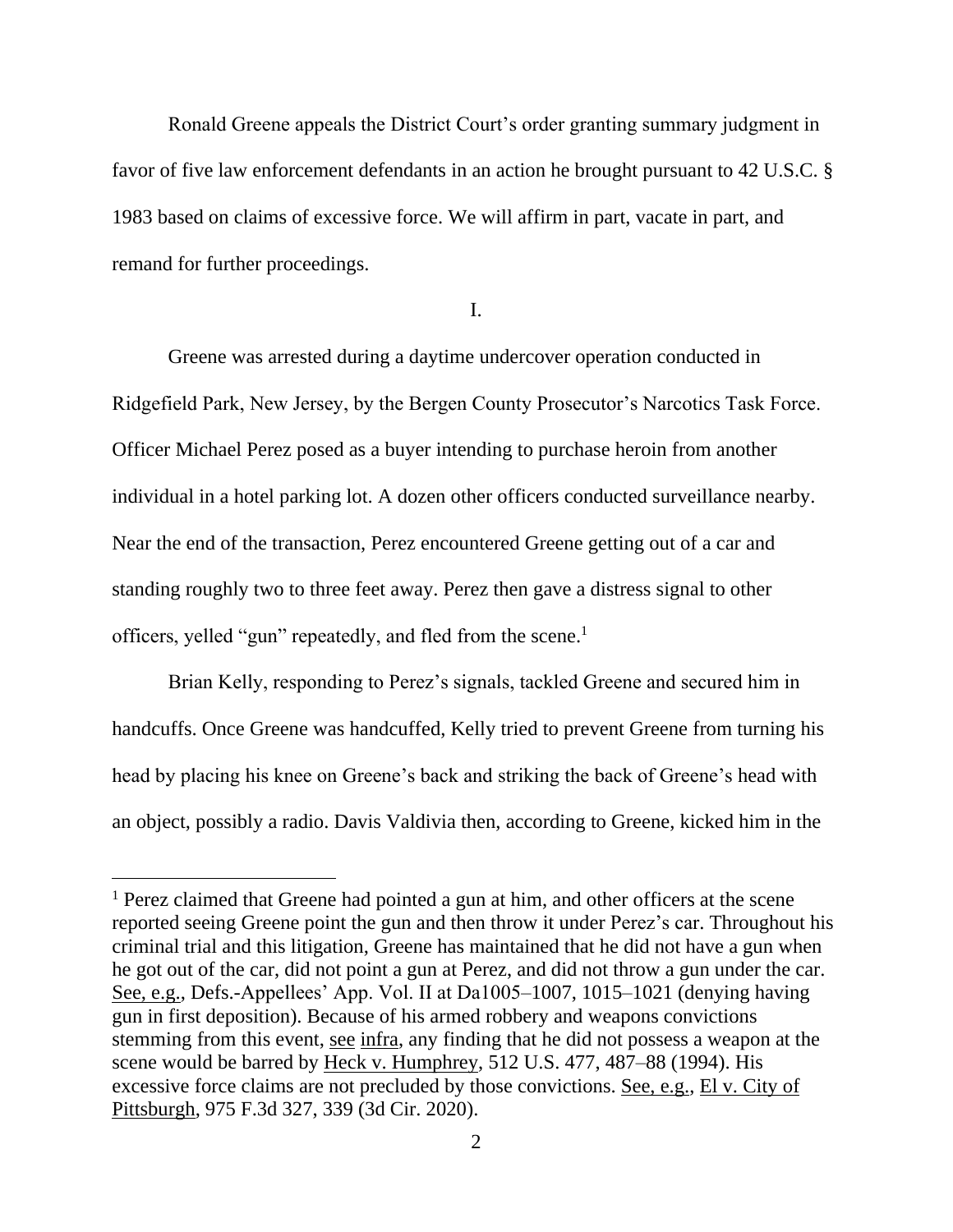face and head and used his foot to grind Greene's face into the pavement. Greene claims that defendants Dombrowski and Zablocki, who were also present, failed to intervene to stop Kelly and Valdivia.

Greene was placed in the back of an unmarked police vehicle and transported to another location for questioning before being processed and jailed. Greene was photographed shortly after his arrest and later at the jail. The day after his arrest, authorities asked Greene if he wanted medical treatment, and he declined. Greene was indicted on numerous charges, and a jury convicted him of twenty-two counts related to possession and distribution of controlled substances, armed robbery, and weapons possession. Greene appealed and his convictions were affirmed. See State v. Greene, No. A-4674-13T3, 2016 WL 6610350 (N.J. Super. Ct. App. Div. Nov. 9, 2016).

Greene initiated this action in September 2013, naming numerous officers involved in the surveillance and arrest as defendants. In February 2016, the District Court dismissed the bulk of Greene's claims with prejudice, but dismissed his excessive force claims without prejudice. Greene filed an amended complaint that named Kelly, Perez, and two John Doe officers as defendants; they moved to dismiss. The District Court granted the motion in part and denied it in part, holding that Greene could proceed only as to any excessive force alleged to have occurred after he was handcuffed.

Greene then filed his second amended complaint. Defense counsel deposed Greene and the parties conducted discovery before defendants Kelly and Perez filed their

3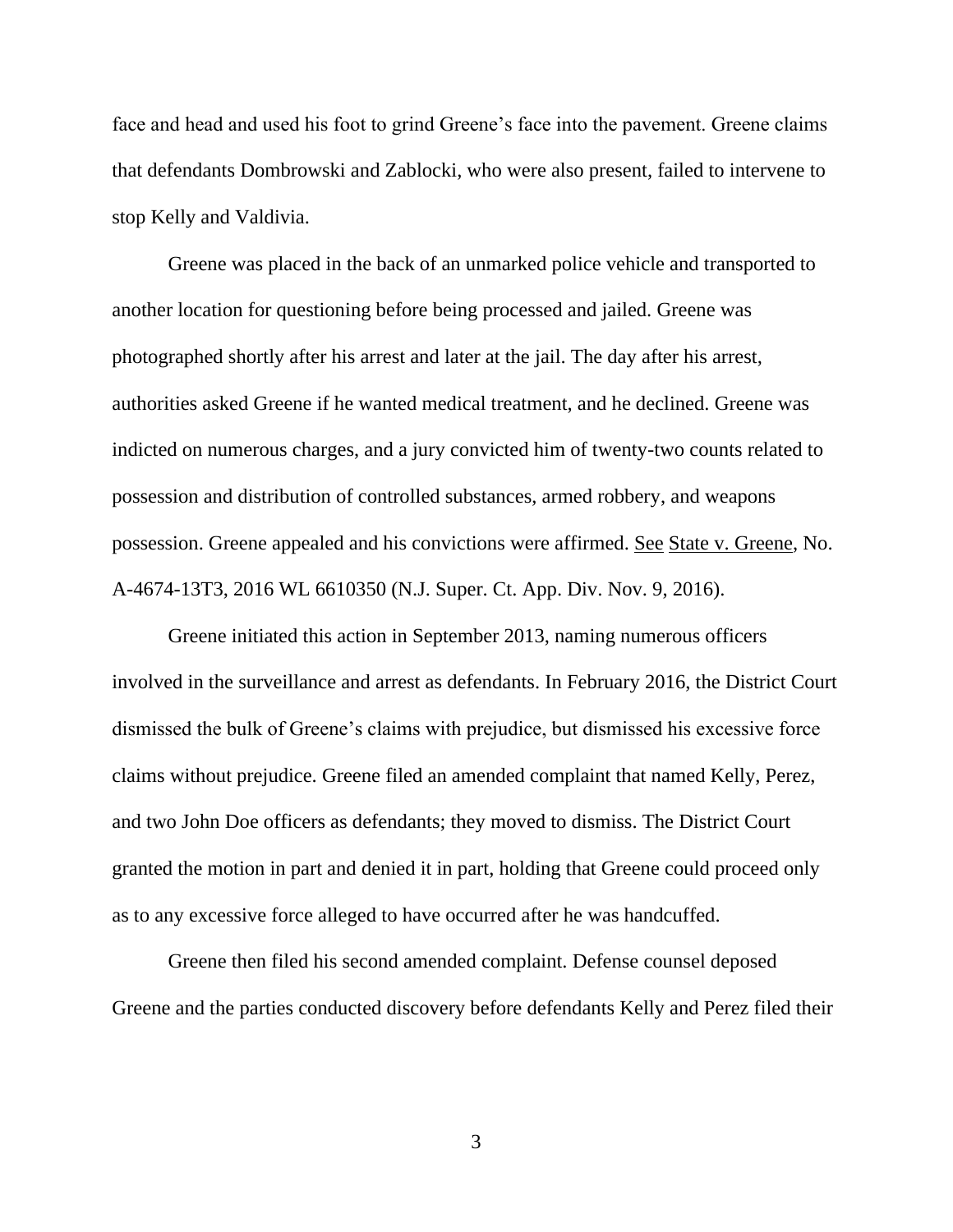first motion for summary judgment.<sup>2</sup> The District Court dismissed Perez from the case with prejudice, as there was no dispute that he had fled the scene before Greene was handcuffed. However, the District Court denied Kelly's motion for summary judgment, as the evidence produced at that point could allow a reasonable jury to find that he had used excessive force. The parties then conducted further discovery, including a second deposition of Greene by defense counsel. Defendants then filed a second motion for summary judgment, which the District Court granted, dismissing the case with prejudice. Greene timely appealed.

II.

We have jurisdiction pursuant to 28 U.S.C. § 1291, and exercise plenary review over a district court's grant of summary judgment. Blunt v. Lower Merion Sch. Dist., 767 F.3d 247, 265 (3d Cir. 2014). Summary judgment is appropriate "if the movant shows that there is no genuine dispute as to any material fact and the movant is entitled to judgment as a matter of law." Fed. R. Civ. P. 56(a). A genuine dispute of material fact exists if the evidence is sufficient for a reasonable factfinder to return a verdict for the nonmoving party. Anderson v. Liberty Lobby, Inc., 477 U.S. 242, 248 (1986). In evaluating a motion for summary judgment, "all justifiable inferences are to be drawn in . . . favor" of the non-moving party, id. at 255, and "[i]n qualified immunity cases, this

<sup>&</sup>lt;sup>2</sup> Defendants filed the first motion for summary judgment with the assumption that Greene's second amended complaint was improperly filed, so they did not include any arguments on behalf of Valdivia, Dombrowski, or Zablocki, who were named only as John Does in the first amended complaint. As a result, the District Court's first summary judgment ruling pertained only to Perez and Kelly. See ECF No. 75 at 2.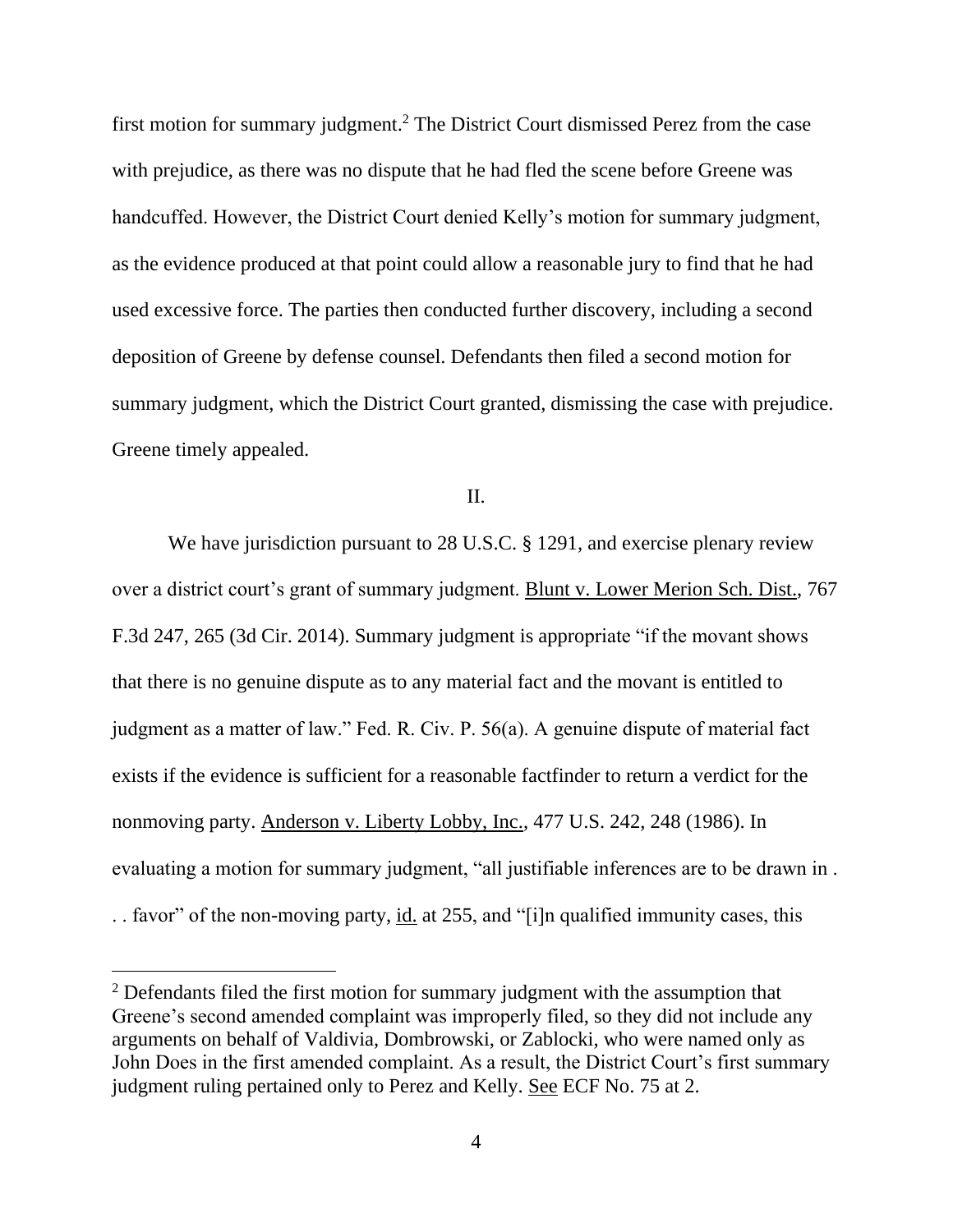usually means adopting . . . the plaintiff's version of the facts," Scott v. Harris, 550 U.S. 372, 378 (2007). "Credibility determinations, the weighing of the evidence, and the drawing of legitimate inferences from the facts are jury functions, not those of a judge, . . . [when] ruling on a motion for summary judgment . . . ." Anderson, 477 U.S. at 255.

#### III.

"Police officers, embodying the authority of the state, are liable under § 1983 when they violate someone's constitutional rights, unless they are protected by qualified immunity." Curley v. Klem, 499 F.3d 199, 206 (3d Cir. 2007). In assessing qualified immunity, a court asks "(1) whether the officer violated a constitutional right, and (2) whether the right was clearly established, such that 'it would [have been] clear to a reasonable officer that his conduct was unlawful.'" Lamont v. New Jersey, 637 F.3d 177, 182 (3d Cir. 2011) (alteration in original) (quoting Saucier v. Katz, 533 U.S. 194, 202 (2001)). Here, the District Court determined that the right at issue was clearly established, because "hitting, beating, or otherwise striking an already-handcuffed individual who is not resisting arrest may constitute unconstitutionally excessive force." Dist. Ct. Opinion 4, ECF No. 111 (citing Couden v. Duffy, 446 F.3d 483, 497 (3d Cir. 2006)). The District Court held that the officers here did not violate this right, and thus were entitled to summary judgment, because the record showed that any force employed was objectively reasonable as a matter of law. We disagree.

First, our review leads us to conclude that the video surveillance evidence does not clearly depict the events, as the District Court also found. It does show the encounter was brief. But it does not contradict Greene's version of events. The action that can be seen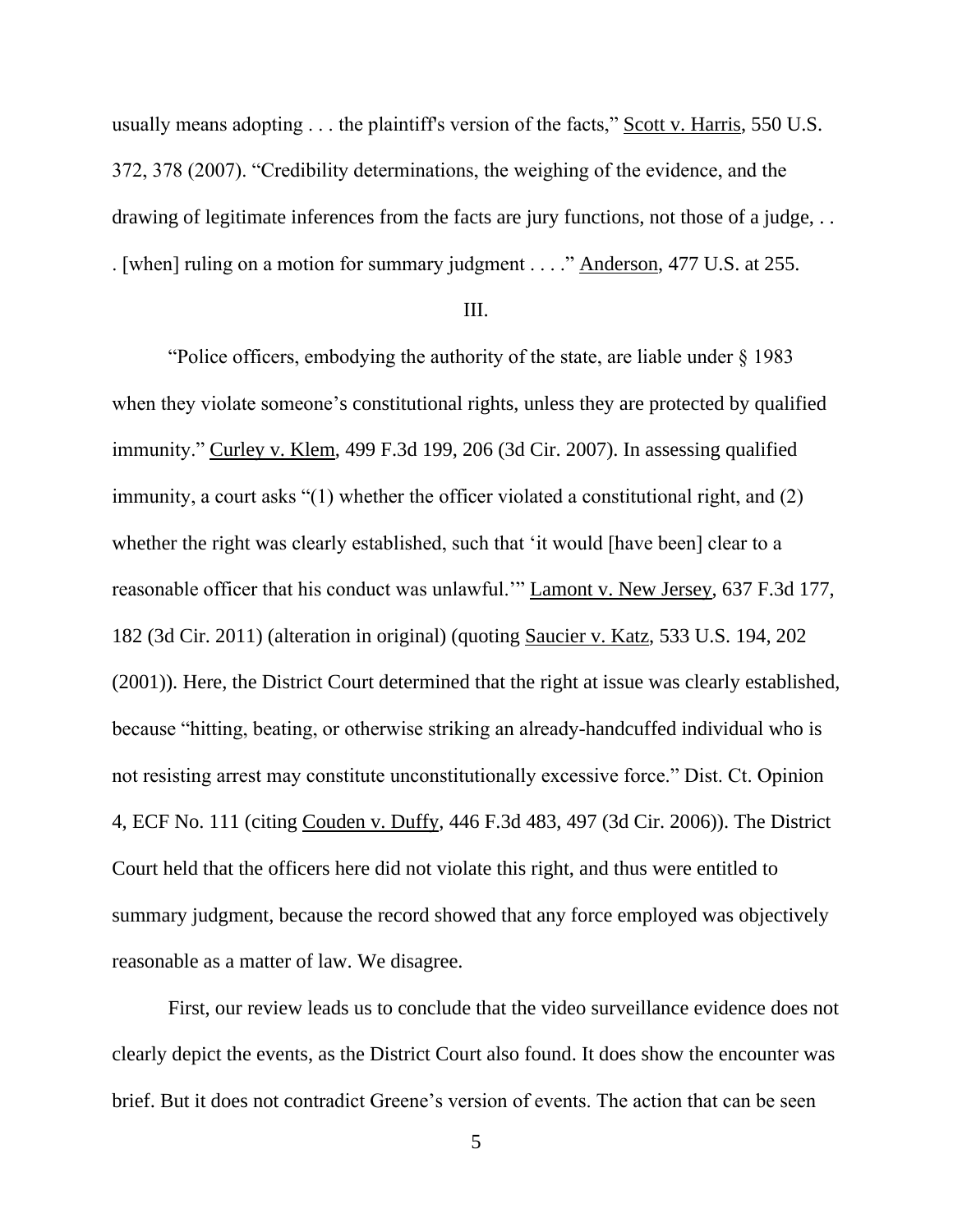on the video is not inconsistent with officers kicking or striking Greene. Appellees note that Greene testified at his first deposition that the encounter lasted maybe a minute or two; but he seemed in context to be referring to the entire incident from the time of his tackling to when he was hoisted up by the handcuffs and placed in a vehicle. See Appellee Br. at 8 (quoting deposition transcript found at Da0470–71).<sup>3</sup> While the video shows that the initial encounter with Kelly and Valdivia lasted seconds, more than two minutes passed before police lifted Greene up and placed him in a vehicle. Any reliance on Scott v. Harris is therefore misplaced, as the video does not clearly contradict Greene's account. See 550 U.S. at 378 (relying at summary judgment stage on videotape that "quite clearly contradicts the version of the story told by the" plaintiff). The force Greene alleges could have been used in the time that Kelly and Valdivia were with him, so the brevity of the encounter in the video is not dispositive evidence that their force was reasonable.

Second, appellees concede that Greene was not resisting and was compliant when handcuffed. See Kelly Resp. Req. Admis. at 4, ¶ 22, ECF No. 97-1 ("Ronald Greene was compliant after being taken to the ground."); Da0871–73 (Kelly testifying at Greene's criminal trial: "[H]e wasn't resisting. . . . [W]e just had to get him cuffed."). <sup>4</sup> The District

<sup>&</sup>lt;sup>3</sup> "Da" refers to the page numbers in Appellees' Supplemental Appendix.

<sup>&</sup>lt;sup>4</sup> We disagree with Greene that his acquittal on charges of resisting arrest related to this incident should be dispositive. See Williams v. Brooks, 809 F.3d 936, 945 (7th Cir. 2016) ("Evidence of acquittal in a criminal action is generally irrelevant and inadmissible in a civil case involving the same incident . . . ." (citation omitted)). Nonetheless, as described herein, appellees have conceded he was compliant and not resisting.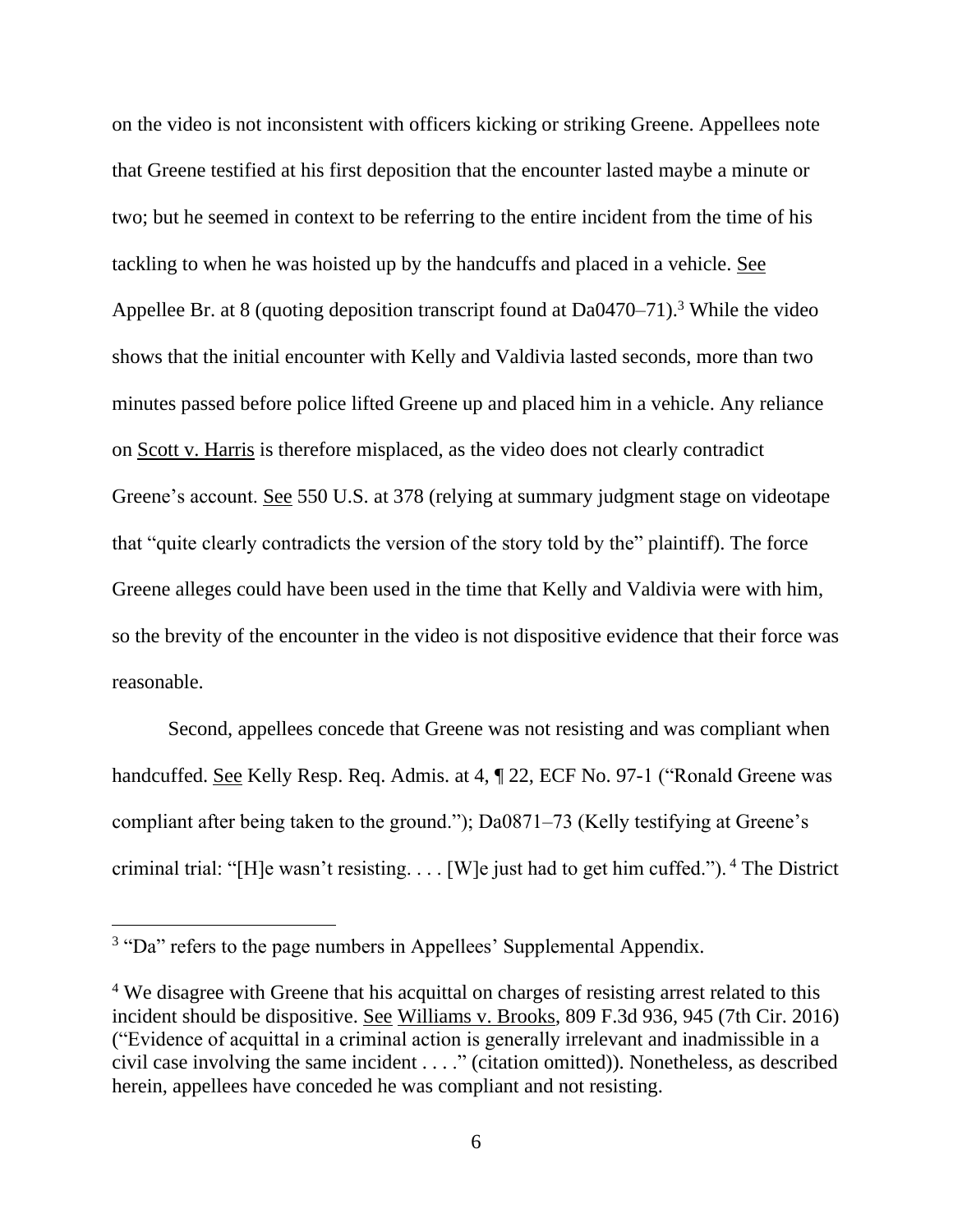Court stated flatly in denying the first motion for summary judgment: "[I]t is undisputed that after Plaintiff was handcuffed, Plaintiff was not resisting arrest." ECF No. 75 at 6. Nor did Defendants dispute this fact in their second motion for summary judgment. See Br. Supp. Mot. Summ. J. at 15, ¶ 26, ECF No. 104-1 (quoting Kelly's testimony in the statement of material facts).

Despite this concession, appellees urge us to affirm the District Court's decision that any force they used was a reasonable response to Greene's attempt to turn his head to see who was arresting him. If Greene was handcuffed and prone, it is unclear what the justification would be for applying force to control movements that did not amount to resistance or noncompliance. We generally require that excessive force plaintiffs be able to identify the individuals responsible for their alleged mistreatment. See, e.g., Jutrowski v. Twp. of Riverdale, 904 F.3d 208, 291–92 (3rd Cir. 2018) (holding that, to survive summary judgment, a § 1983 plaintiff must be able to identify affirmatively each named defendant alleged to have used excessive force). As Greene argues, it would be incongruous to hold also that a suspect's attempt to turn his head to identify the officers involved in his arrest justifies otherwise unreasonable force. See Appellant Br. at 20.

Moreover, the record does not support the District Court's finding that, based on Greene's own deposition testimony, "[a]fter Plaintiff was tackled and handcuffed, he repeatedly attempted to turn his shoulders and neck around in order to see what was going on." ECF No. 111 at 4–5. In Greene's first deposition, defense counsel asked: "[Y]ou're motioning your head and your shoulders kind of turning around to see what's

7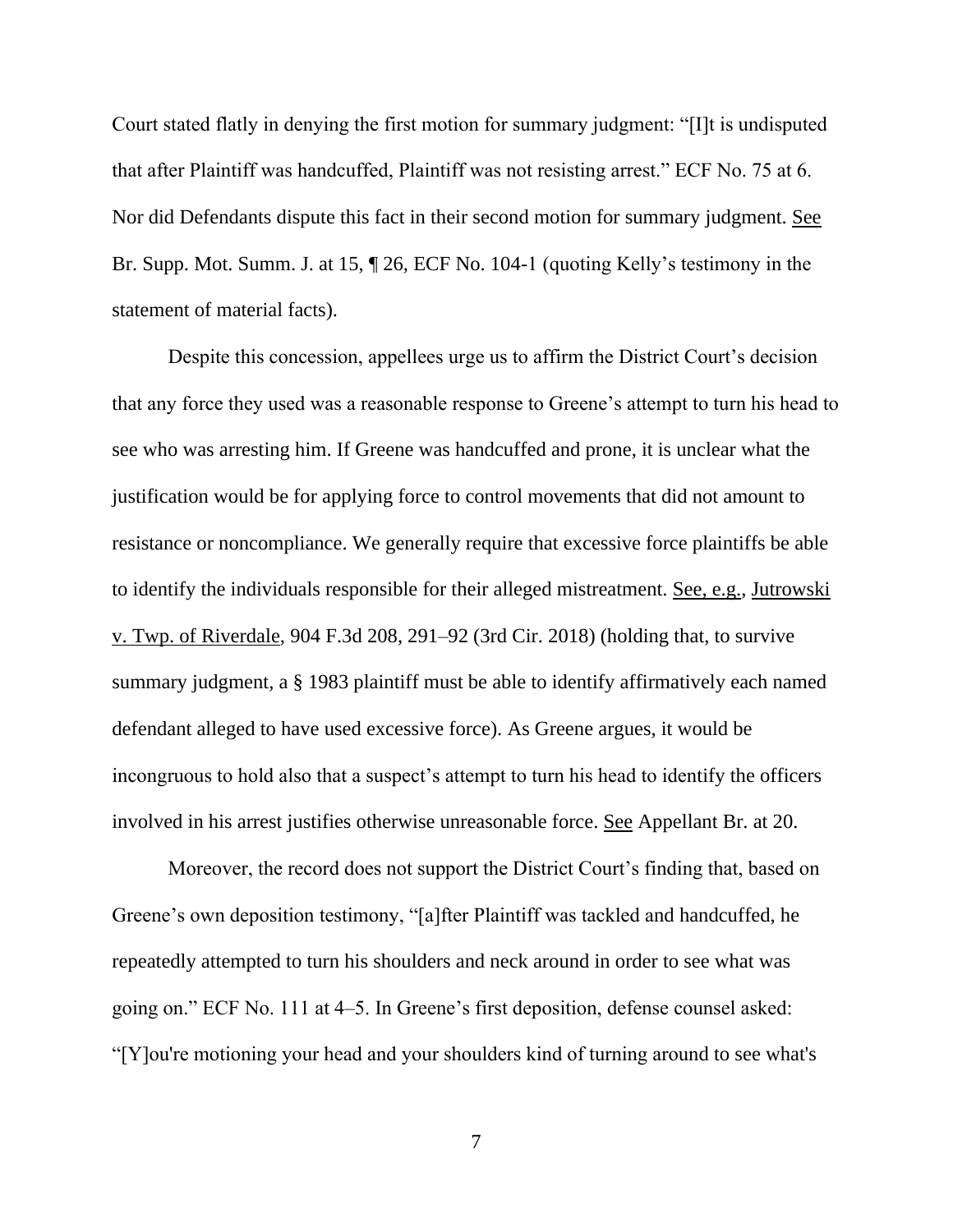going on?" Greene answered: "I'm trying to see, yeah." Da0470. But in the second deposition, Greene clarified this point:

Q. Okay. I believe the last time we were here you kind of testified that after you were handcuffed, you kept trying to turn, kind of to ask what was going on or what was happening?

A. I didn't turn. Like I told you, I'm pinned to the ground. I turned my face and looked like this. I didn't turn my body. I turned my face to look.

Da0534. Even assuming Greene was moving his shoulders as opposed to turning only his head, the same logic applies: if Greene's movements were not resistance, as the officers concede, then what was the justification for applying force to control those movements?

The District Court also cited Greene's mugshot photo and his refusal to accept medical treatment as evincing a "lack of any sign of injury." ECF No. 111 at 5. Even if that were true, while this Court has counseled that the presence of an injury may indicate the use of excessive force, the absence of injury does not necessarily disprove excessive force. See Sharrar v. Felsing, 128 F.3d 810, 822 (3d Cir. 1997), abrogated on other grounds by Curley, 499 F.3d at 209–11. But our review of the photographs leads us to another conclusion. Comparing the earlier photo (Da1061) with the later (Da1062), Greene's cheeks and lower lip appear swollen and there is discoloration around his temples consistent with bruising or scraping; the photographs do not show the back or sides of Greene's head. The District Court also found that Greene "subsequently failed to request any kind of medical treatment for his injuries." Id. However, Greene offered a

8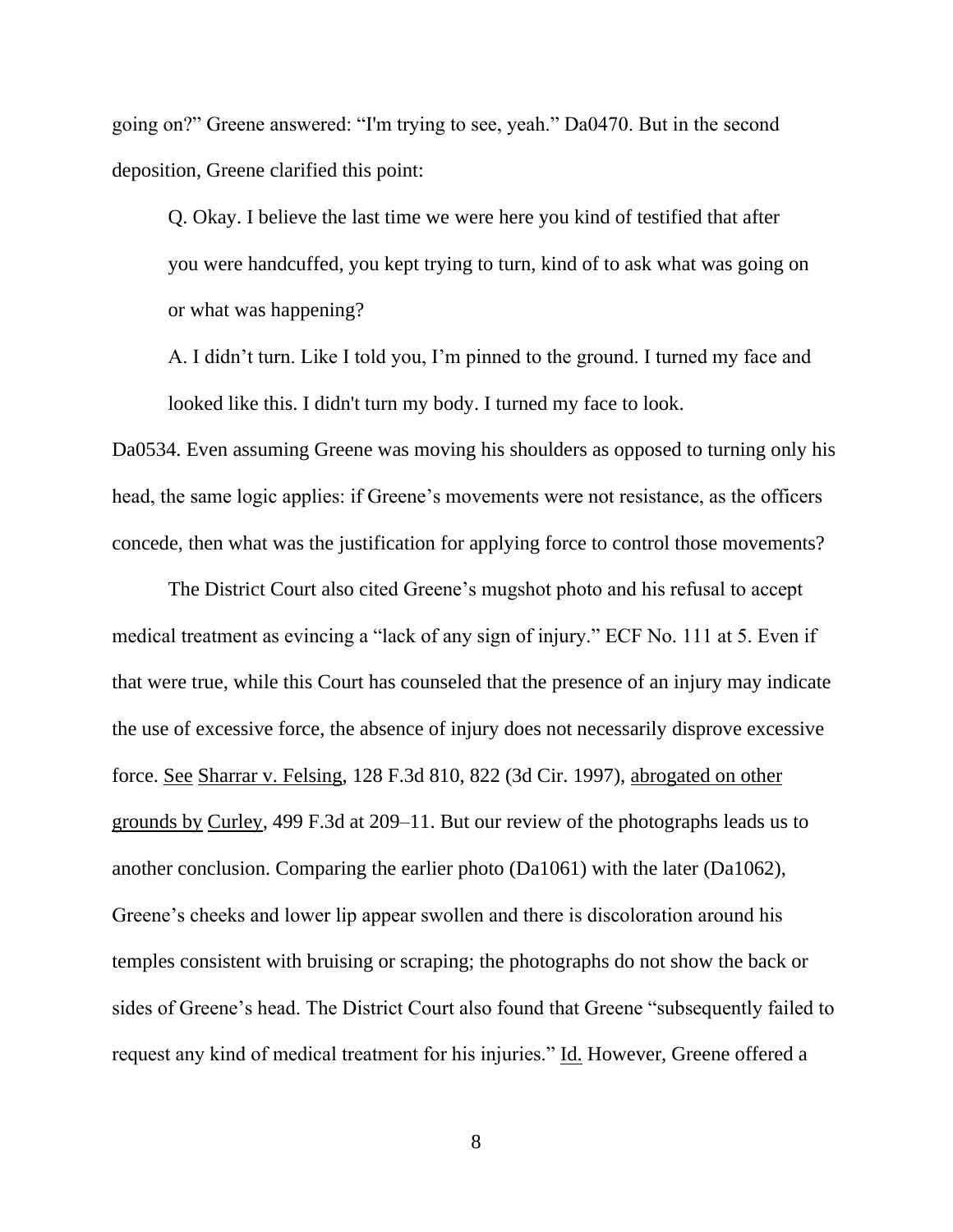plausible rationale for not seeking treatment, saying that he "didn't trust it" and was focused on securing his release to seek outside medical attention. See Da0488–0490.

Given the totality of the circumstances, the District Court erred in concluding as a matter of law that the use of force was objectively reasonable. See Giles v. Kearney, 571 F.3d 318, 327 n.4 (3d Cir. 2009) (denying summary judgment on the basis of a factual dispute over whether a plaintiff was "fully subdued" when alleged excessive force occurred); cf. Abraham v. Raso, 183 F.3d 279, 290 (3d Cir. 1999) ("[R]easonableness under the Fourth Amendment should frequently remain a question for the jury."). Greene's accounts are not so inconsistent, vague, or refuted by the record as to warrant summary judgment for Kelly and Valdivia. See Anderson, 477 U.S. at 255.

But the District Court correctly granted summary judgment in favor of Dombrowski and Zablocki. As to Dombrowski, Greene claims that he was a superior officer who could have controlled the others' behavior through "voice command, visual signal, stern facial glance," or "a hand gesture." <sup>5</sup> Appellant Br. 16–17. As to Zablocki, Greene alleged that he was one of the two officers who jumped on him after he had already been tackled and handcuffed, and although Zablocki backed off and "didn't really use force" on him, Da0463, he "should have stopped[] the other two," Da0477.

Although the brevity of the encounter is not dispositive for Greene's claims of direct excessive force, it does defeat these claims. See Mensinger, 293 F.3d at 650–51

<sup>5</sup> To the extent Greene raises a claim based solely on Dombrowski's supervisory position, it is not cognizable. Rode v. Dellarciprete, 845 F.2d 1195, 1207 (3d Cir. 1988) (holding that a § 1983 plaintiff cannot rely solely on respondeat superior as a theory of liability).